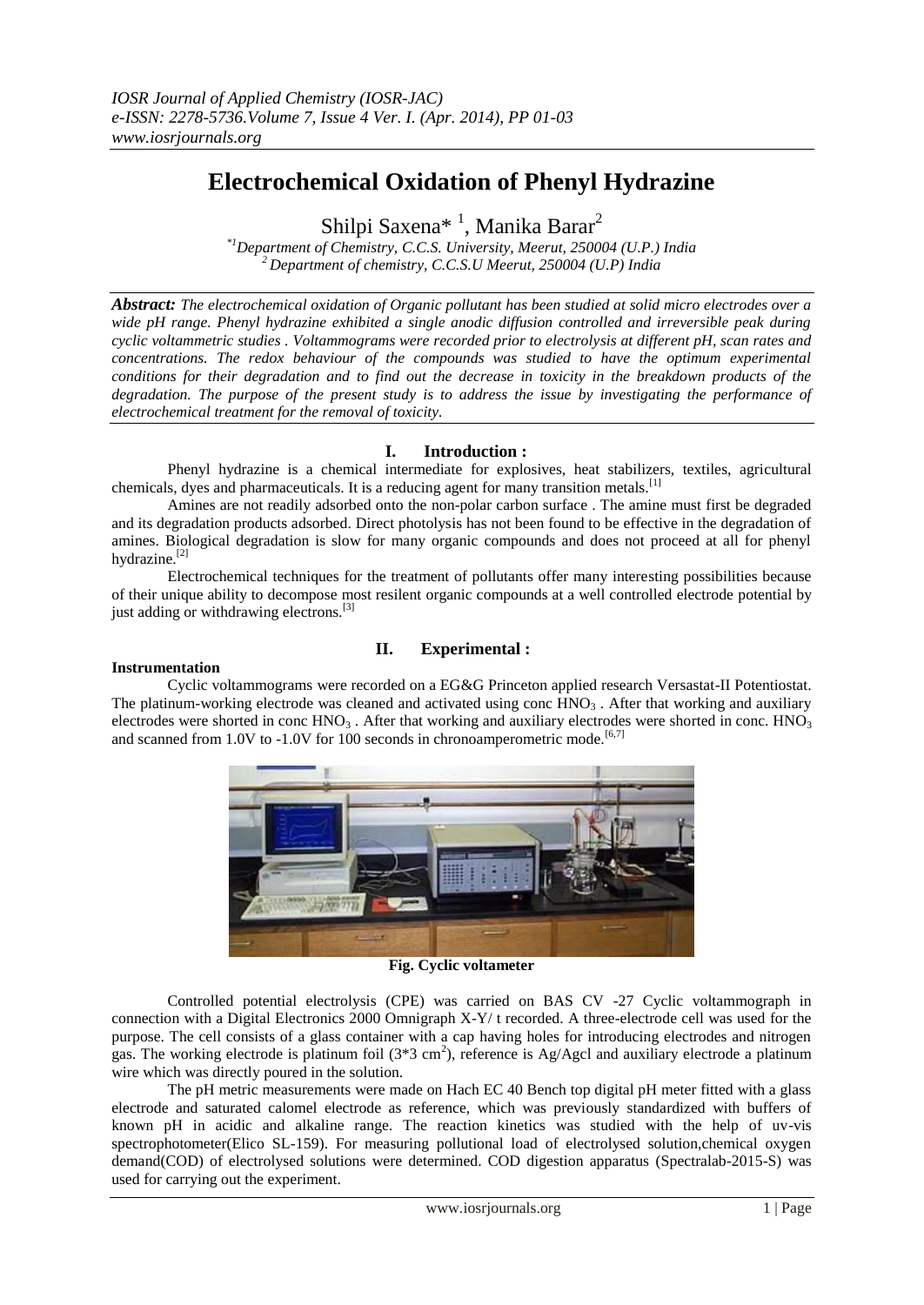#### **Procedure**

**Cyclic Voltammetry**

For cyclic voltammetry (CV) and controlled potential electrolysis (CPE) solutions were prepared by mixing 7.0 mL of the stock solution and 1.0 mL of 1.0 M KCl (as supporting electrolyte) and 2.0 mL of appropriate buffer. The solution was passed by nitrogen gas for  $\sim$ 15 minutes and, thereafter, a blanket of nitrogen gas was maintained throughout the experiment. After recording the cyclic voltammograms, the solution was subjected to controlled potential electrolysis.<sup>[8]</sup>

For coulometric determination of number of electrons "n" involved in the oxidation ,solution was prepared in the similar fashion as for cyclic voltammetric studies.

## **III. Results & Discussions**

Cyclic voltammetric studies carried out in distilled water and in buffers of different pH. In distilled watwer two anodic peaks were observed at different scan rates (20-100mv/s). Both the peaks are irreversible and diffusion controlled in nature. Irreversible nature of the electrode process is indicated by a positive shift in anodic peak potential with increasing scan rate (20-100mv/s). With platinum foil as working electrode it took two hours of cpe for consecutive disappearance of peak(fig 1).<sup>[9]</sup>



**Cyclic voltammograms of phenylhydrazine at glassy carbon electrode, v= 20m V/s 1. Befofe electrochemical treatment**

**2. After electrochemical reatment**

 Diffusion controlled nature of the electrode process is evident by the shift of peak potential with scan rate. Plot of ip,a Vs v1/2 is a straight line passing through the origin (fig 2).